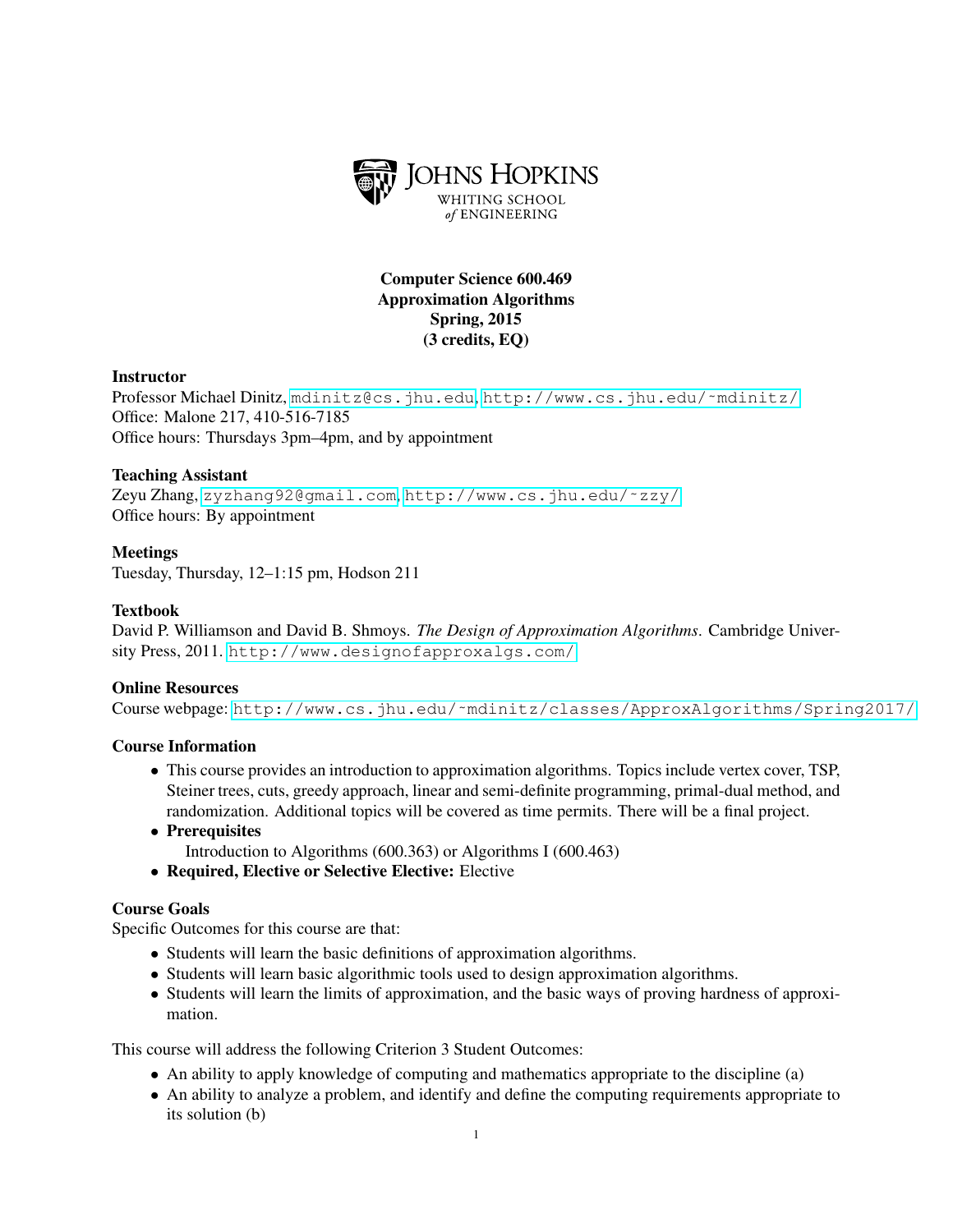- An ability to design, implement, and evaluate a computer-based system, process, component, or program to meet desired needs (c)
- An ability to function effectively on teams to accomplish a common goal (d)
- An ability to use current techniques, skills, and tools necessary for computing practice (i)
- An ability to apply mathematical foundations, algorithmic principles, and computer science theory in the modeling and design of computer-based systems in a way that demonstrates comprehension of the tradeoffs involved in design choices (j)

#### Course Topics

- Basic definitions of approximation ratios
- Algorithmic tools such as greedy, LP, and SDP rounding.
- Basic problems such as steiner tree, TSP, vertex cover, and set cover.
- Hardness of approximation.

## Course Expectations & Grading

There will be homework assignments approximately every other week and a take-home final. Class participation (including scribe notes) is also required.

Homeworks: 50% Final Project: 30% Participation: 20%

This class will be graded on a curve, but not a strict one. That is, the correspondence between numeric and letter grades will be determined by the final distribution of numeric grades, but there is no specific letter grade distribution that will be targeted.

You are free to work on the homework in groups of up to 3, but you must write up your solutions entirely on your own. That is, collaboration is limited to discussing the problem, and does not include writing down the solution. Please list the members of your group on your submission.

#### Assignments & Readings

These will be posted on the course webpage.

#### **Ethics**

The strength of the university depends on academic and personal integrity. In this course, you must be honest and truthful, abiding by the *Computer Science Academic Integrity Policy*:

Cheating is wrong. Cheating hurts our community by undermining academic integrity, creating mistrust, and fostering unfair competition. The university will punish cheaters with failure on an assignment, failure in a course, permanent transcript notation, suspension, and/or expulsion. Offenses may be reported to medical, law or other professional or graduate schools when a cheater applies.

Violations can include cheating on exams, plagiarism, reuse of assignments without permission, improper use of the Internet and electronic devices, unauthorized collaboration, alteration of graded assignments, forgery and falsification, lying, facilitating academic dishonesty, and unfair competition. Ignorance of these rules is not an excuse.

Academic honesty is required in all work you submit to be graded. Except where the instructor specifies group work, you must solve all homework and programming assignments without the help of others. For example, you must not look at anyone else.s solutions (including program code) to your homework problems. However, you may discuss assignment specifications (not solutions) with others to be sure you understand what is required by the assignment.

If your instructor permits using fragments of source code from outside sources, such as your textbook or on-line resources, you must properly cite the source. Not citing it constitutes plagiarism. Similarly, your group projects must list everyone who participated.